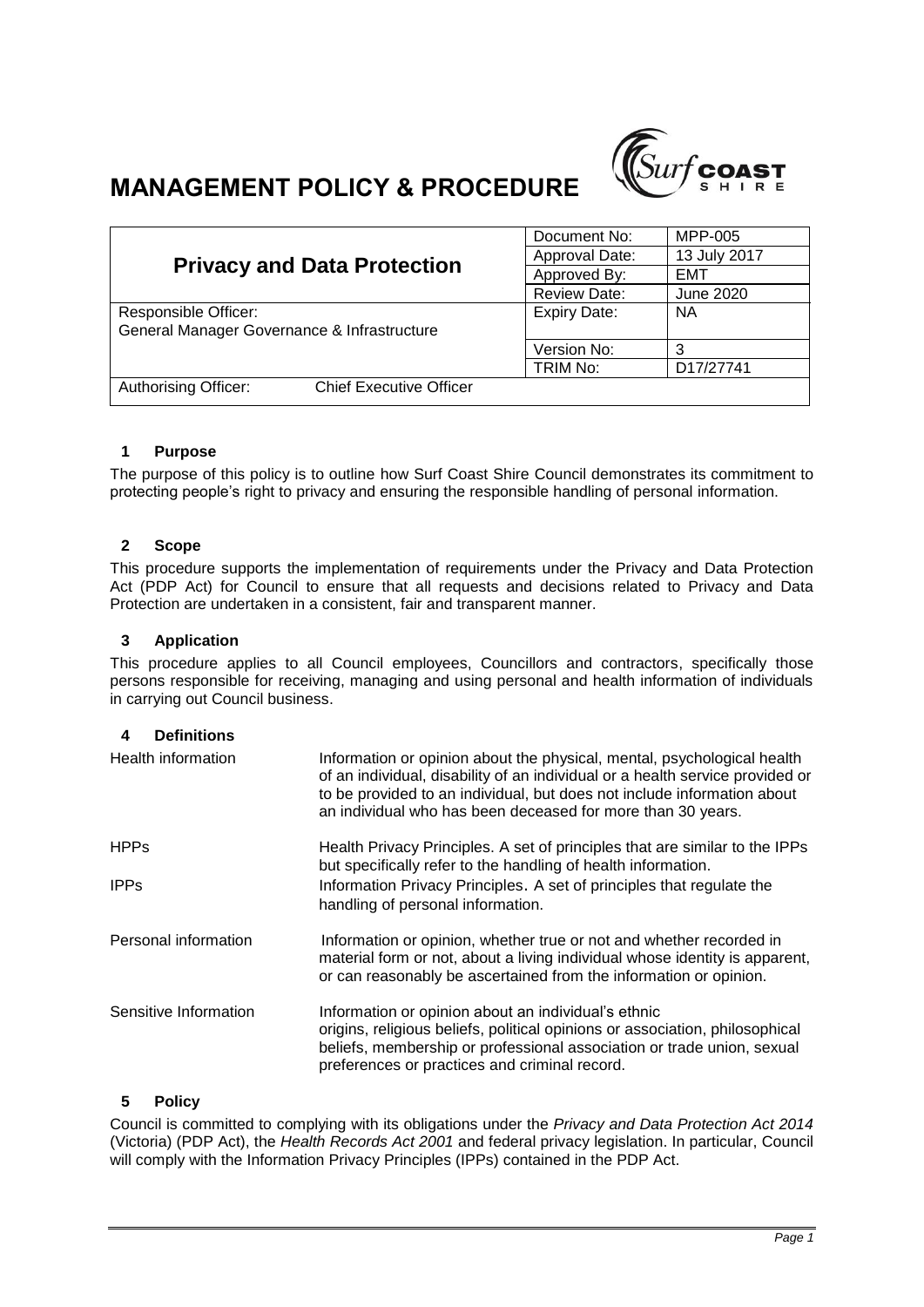# **6 Procedure**

Council must comply with the Privacy and Data Protection Act 2014 (Vic) and the Health Records Act 2001 (Vic). These laws govern the handling of personal information and health information in accordance with the 10 information privacy principles and 11 health privacy principles.

Council views the responsible handling of Personal and Health Information as a key aspect of democratic governance and health service provision and is committed to protecting an individual's right to privacy.

While personal information is usually handled by Council staff, Council may outsource some of its functions to third parties. This may require the contractor to collect, use or disclose certain personal information (eg waste collection). Third party contractors must comply with Council procedures and the Act at all times.

Significant penalties apply for privacy breaches but a breach can cause enormous reputational damage to Council. It is therefore essential that all staff are aware of the privacy laws and their obligations under those laws.

Types of information held by Council include:

## **6.1 Personal Information**

Whilst providing services to the community, Council holds certain personal information that is necessary for its functions. For example:

- name, address, property, bank account and other financial details of ratepayers for undertaking its rating and valuation services, town planning and building statutory functions and other property related services and enforcement activities.
- name, address and contact details of individuals who contact the Council with respect to requests or complaints related to Council services.

## **6.2 Sensitive Information**

Council holds sensitive information that is necessary for its functions. For example:

- individuals receiving Council services related to maternal and child health, youth, aged and disability services, and counselling programs.
- personal information of employees, volunteers and contract service providers, relevant to their employment or contract with the Council.
- information pertaining to criminal records.

## **6.3 Health Information**

Council may hold health information that is necessary for its functions. For example:

- information or opinion about the physical, mental, psychological health of an individual.
- disability of an individual or a health service provided or to be provided to an individual, but does not include information about an individual who has been deceased for more than 30 years.
- information about the immunisation status of school-based individuals.

## **6.4 Information Privacy Principles (IPPs)**

## **IPP 1 - Collection**

Council will collect personal information lawfully and fairly and only collect personal information that is necessary for its functions and activities, including:

- direct from the individual via an application form or correspondence, or in response to a request from Council.
- from third parties, such as contracted service providers, health service providers or the individuals authorised representatives or legal advisers
- from publicly available sources of information
- when legally required to do so.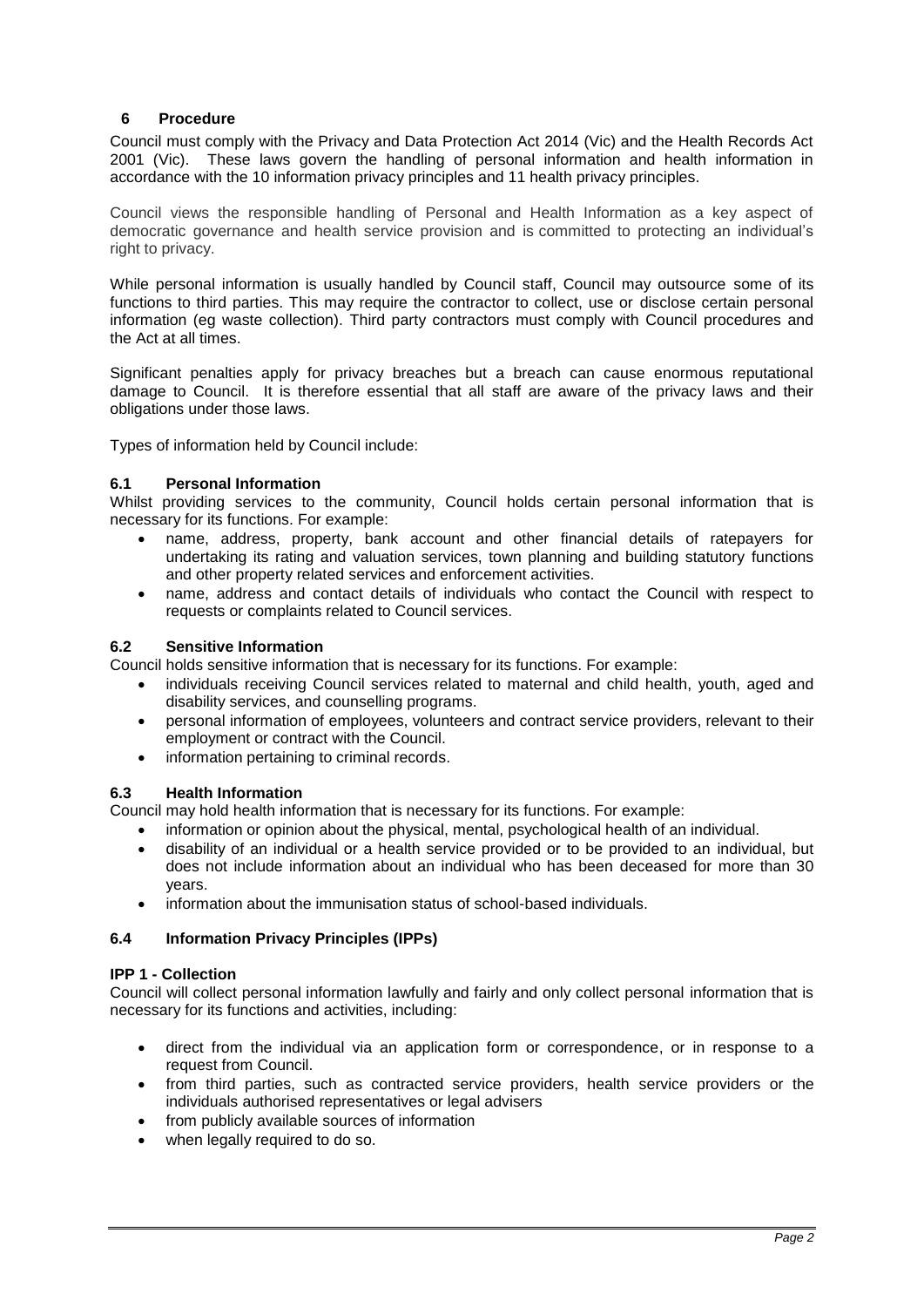As far as practicable, Council will collect personal information about an individual direct from that individual. It will also inform the individual of the purpose(s) for which the information is collected, whom it will be disclosed to and how he/she is able to gain access to the information.

Council will not collect sensitive or health related information unless:

- the individual has consented
- it is required by law
- it is necessary to prevent or lessen a serious and imminent threat to the life, health or safety of an individual or the public
- it is necessary for the establishment, exercise or defence of a legal claim
- it is necessary for research, compilation and analysis of statistics relevant to government funded community programs.

Council will take reasonable steps to maintain the confidentiality of any personal information provided in confidence about an individual, by another person or a health service provider, in relation to the provision of care or health services to the individual.

Upon collection Council will inform the individual:

- why the information is being collected,
- to whom the information will may be disclosed and why,
- any law that requires Council to collect the information,
- the consequences for the individual if all or part of the information is not collected, and
- the fact that he/she is able to gain access to the information.

If Council collects personal information about an individual from someone else, it will take reasonable steps to ensure that the individual is made aware of this.

Council will only collect personal information about a child under the age of 18 with the written consent of the child's parent or guardian.

However, in certain circumstances Council may exercise discretion in obtaining parental/guardian consent for the collection of young person's information where parental/guardian involvement may hinder the delivery of services to a young person. If a young person under the age of 18 years is living independently of their parents/guardian, permission to collect personal information may be provided.

#### **IPP 2 Use and Disclosure**

Council will only use personal information for the primary purpose for which it was collected (for example, levying rates, billing, collection of debts, property valuation, town planning and building approvals, provision of family and counselling services, community services and waste management services, enforcement activities and asset management) and any related purpose the individual would reasonably expect the Council to use or disclose the information to, or where the individual has consented to the use or disclosure.

The information may be disclosed:

- to Council's contracted service providers who manage the services provided by Council, including, waste collection, meal preparation for aged and disability services, environmental health inspections and infrastructure maintenance. Council will also require these service providers to maintain the confidentiality of the information and comply with the Information Privacy Principles in all respects.
- to statutory bodies (e.g. VicRoads, Goulburn Murray-Water) for the purposes of targeted consultation processes on major projects that could affect residents.
- to individuals for the purpose of serving a notice to fence as required by the *Fences Act*.
- to the Victorian and Australian Electoral Commissions for the compilation of voter rolls
- to statutory bodies (e.g. Centrelink, Child Support) for purposes required by relevant legislation.
- to Victoria Police, Australian Federal Police, fire department(s) or State Emergency Service or other appropriate agencies for emergency or law enforcement purposes only.
- where appropriate under another Act, including *Freedom of Information Act 1982*.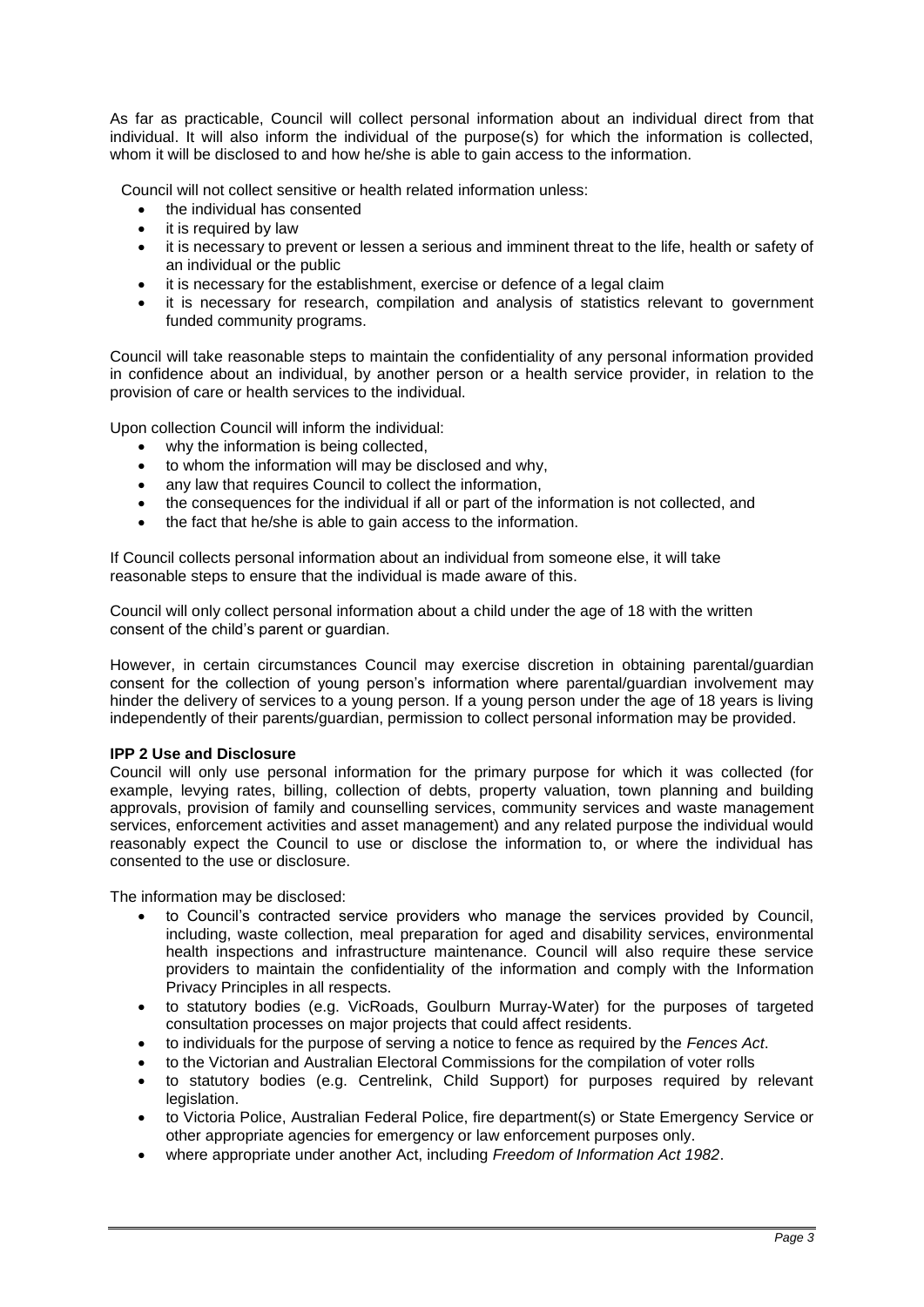- in public registers that need to be maintained in accordance with other Acts, as a release of information relevant for the purpose for which the registers exist.
- to an individual's authorised representatives, health service providers or legal advisers.
- to Council's professional advisers, including accountants, auditors and lawyers.
- to organisations assisting the Council to perform statistical analysis for improving the services being delivered to the community. However, where practicable and reasonable, steps will be taken to de-identify the information.
- to an immediate family member of the individual, for emergency reasons, or if it is necessary to provide the appropriate care or health service to the individual.
- to any recipient outside Victoria, only if they are governed by substantially similar privacy principles or the individual has consented to the transfer or would be likely to give it, if it was practicable to obtain that consent.
- when legally compelled to do so (eg under direction of a court order).

#### **IPP 3 Data Quality**

Council must take reasonable steps to make sure that the personal information it collects uses or discloses is accurate, complete and up-to-date.

#### **IPP 4 Security**

Council will endeavour to maintain a secure system for storing personal information and will utilise appropriate technologies, security methods, operational policies and procedures to protect the information from unauthorised access, improper use, alteration, unlawful or accidental destruction and accidental loss.

Council will dispose of personal information where it is no longer necessary to fulfil the purposes for which the information was collected or as required by law. Retention of information will be considered in accordance with the *Health Records Act 2001* and the *Public Records Act 1973.*

#### **IPP 5 Openness**

Council must make publicly available its policies relating to the management of personal information.

#### **IPP 6 Access and Correction**

Council will provide individuals with access to their personal information on written request to the Privacy Officer, except in specific circumstances as outlined within the *Privacy and Data Protection Act 2014* and the *Freedom of Information Act 1982*.

If an individual is able to establish that the personal information is inaccurate, incomplete or out-ofdate, the Council will take reasonable steps to correct the information.

If access or correction of the personal information needs to be denied, as required by law or relates to legal proceedings, or the release would pose a serious threat to the life or health of any person, or is classified as confidential information, the Council will give the individual the reasons for that decision as soon as practicable.

In the event that Council and an individual disagree about the veracity of the personal information held by Council, Council will take reasonable steps to record a statement relating to the disputed information, if requested by the individual.

#### *Requests for Information by Third Parties*

The *Privacy and Data Protection Act 2014* (Victoria) allows for the application of Information Privacy Principles (IPPs) to guide Council in considering disclosure of personal contact details with respect to ratepayer information

Under the IPPs, Council may disclose personal information for such a purpose as it is related to the facilitation of a statutory process and also that a ratepayer might reasonably expect disclosure to be made in this instance.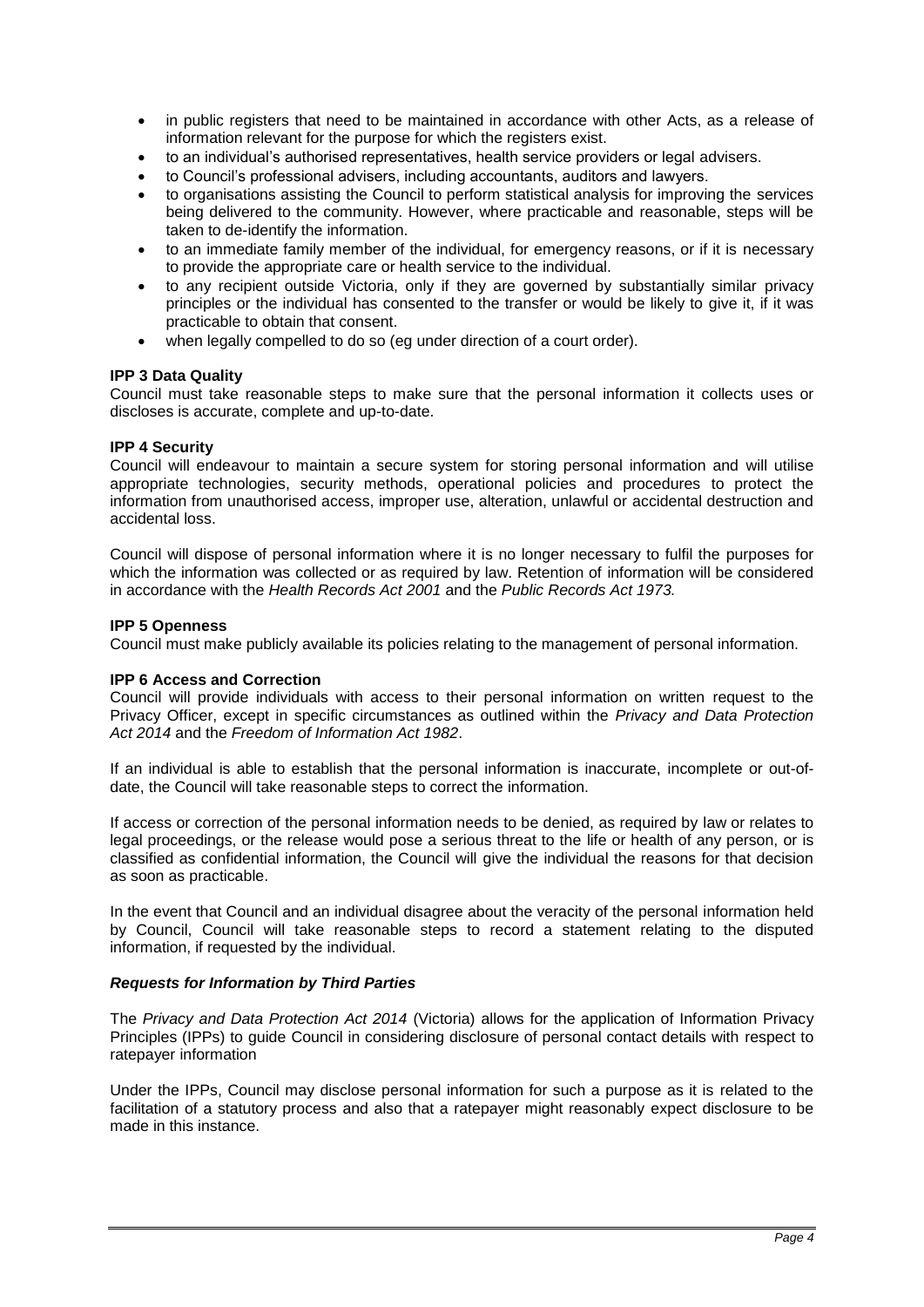With respect to IPP 4 (data security), Council is required to take reasonable steps to protect such personal information from misuse. In this context, such requests must confirm the name and contact details of the organisation making the request.

A written assurance by the requesting body is required that the contact details will be used solely for the purpose of printing and mailing ratepayer letters and notifications as part of the reason for request, and that it will not be retained, copied or disseminated for unrelated purposes. The written assurance must also confirm that Council has informed name of company/person making request about the relevant IPPs.

A copy of the standard Council request to organisations is attached to this Policy, together with the Assurance letter to be completed by the requesting organisation.

## **IPP 7 Unique Identifiers**

Council will only assign a unique identifier (ie a unique reference number) to identify a person if the assignment is reasonably necessary to carry out its functions effectively.

#### **IPP 8 Anonymity**

Where lawful and practicable, individuals may exercise the option of not identifying themselves when supplying information or entering into transactions with the Council.

#### **IPP 9 Trans Border Data Flows**

Council must only transfer personal information outside of Victoria if that data transfer conforms to the reasons and conditions outlined in the Acts.

#### **IPP 10 Sensitive Information**

Council will not collect sensitive information about you except in circumstances prescribed in the *Privacy and Data Protection Act 2014* (Victoria) or in circumstances where the information is both ethically pertinent and necessary to one of its functions.

## **7 Privacy Complaints**

An individual may lodge a complaint in writing with the Council's Privacy Officer regarding the handling of personal information. Council will acknowledge the complaint within 5 business days and begin an investigation as soon as possible The complainant will be advised of the outcome of the investigation in writing.

Alternatively, individuals may lodge a complaint relating to personal information with the Office of the Victorian Privacy Commissioner, about a Council act or practice that may be an interference with their privacy. However, the Commissioner may decline to deal with the complaint, if the complainant has not first complained to the Council.

## **8 Public Interest Disclosures**

This is a written determination provided by the Commissioner which allows for departure from compliance with the IPPs (except IPP-4 data security and IPP-6 access and correction). The Commissioner must be satisfied that the public interest in the departure from privacy provisions *substantially outweighs the public interest* in complying.

Council may apply in writing for a determination that –

- An act or practice of an organisation is in contravention of an IPP or approved code of practice
- The public interest in engaging in the act or practice *substantially outweighs the public interest*  in complying with the IPP or code of practice.

# **9 Public Registers**

Public registers are documents that Councils are required to make publicly available in accordance with legislation. These registers:

- are open to inspection by members of the public
- contain information required or permitted by legislation
- may contain personal information.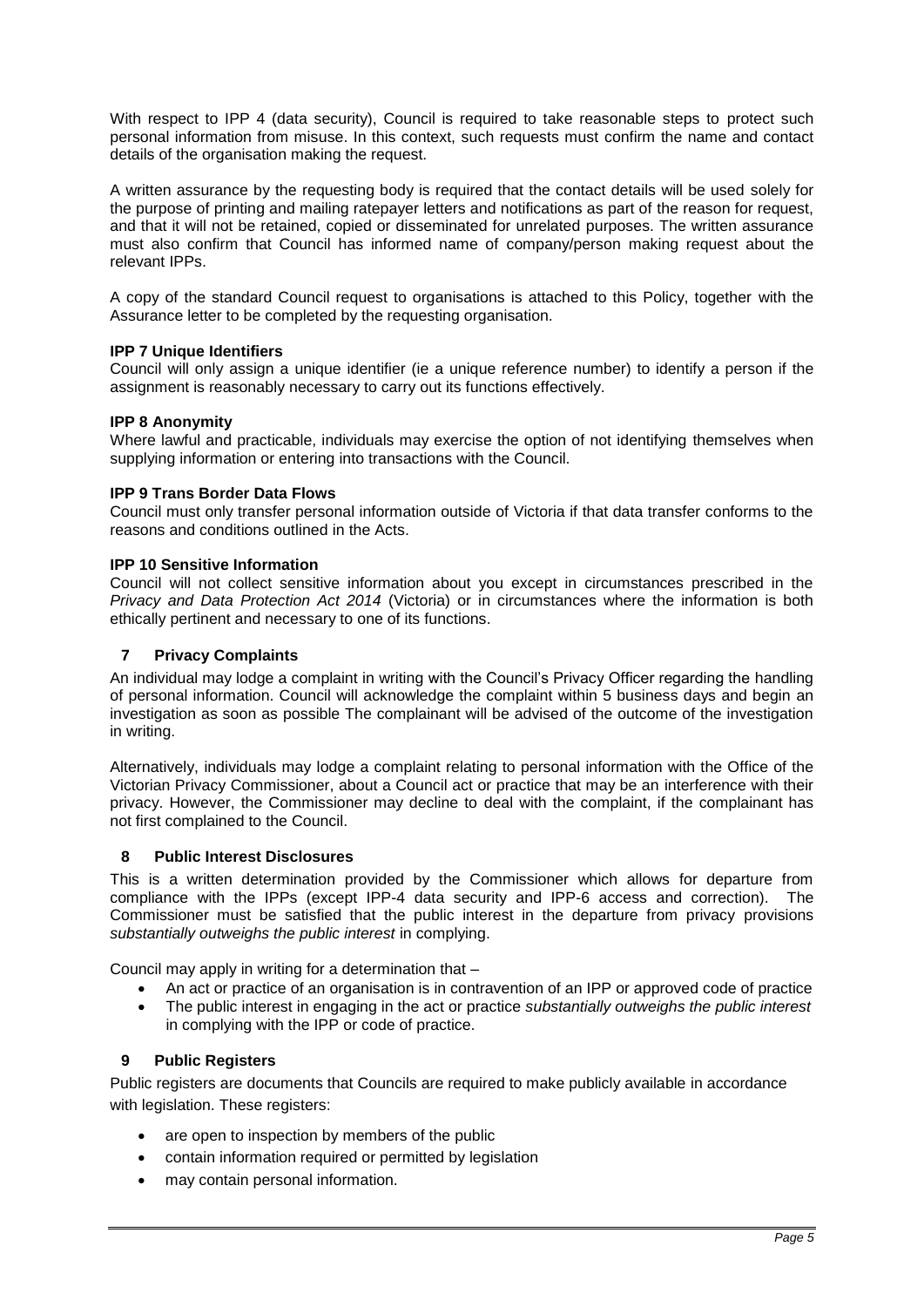## **10 Appointment of a Privacy and Data Protection Officer**

Council's Privacy Officer is responsible for overseeing the implementation and monitoring performance of the *Privacy and Data Protection Act 2014* (Victoria), *Health Records Act 2001* and Council's Privacy and Data Protection Policy. The Privacy and Data Protection Officer is also responsible for the handling of enquiries, complaints and breaches relating to the management of personal or health information.

## **11 Further Information**

Copies of this policy are available from Council's Torquay office and on Council's website [www.surfcoast.vic.gov.au.](http://www.surfcoast.vic.gov.au/)

Further information with respect to Council's Privacy and Data Protection Policy and its handling of personal information can be obtained from Council's Privacy and Data Protection Officer on (03) 5261 0600.

## **12 Potential Information Privacy Breaches**

In situations where Council may have breached an individual's privacy, Council will investigate the matter to establish the circumstances and whether a breach has occurred.

Where a breach is established it will be necessary for Council to determine a course of action to reduce the likelihood of reoccurrence. This could include counselling of individuals, training, development and update of procedures.

If it is considered that the breach poses a risk to a person's safety, reputation, financial situation or of other serious detriment, Council will write to the person explaining the circumstances and outlining the steps that have been taken to prevent further breaches. The Office of the Privacy Commissioner may also be notified.

#### **Records**

| Record         | <b>Retention/Disposal</b><br><b>Responsibility</b> | <b>Retention Period</b> | Location          |
|----------------|----------------------------------------------------|-------------------------|-------------------|
| Reconciliation | <b>Coordinator Records</b>                         | vears                   | 1 Merrijig Drive, |
| Statement      | Management                                         |                         | Torquay, Vic 3228 |

## **13 Attachments**

Attachment A – Template letter to be sent by Council outlining obligations under Information Privacy Principles for requests to access personal information.

Attachment B – Template - Assurance relating to disclosure of personal information.

## **14 References**

Privacy and Data Protection Act 2014 (Victoria) Privacy Act 1998 (Australia) Freedom of Information Act 1982 Health Records Act 2001 Public Records Act 1973 Fences Act 1968 Information Privacy Principles (Australian Government – Office of the Australian Information Commissioner) Local Government Privacy Guide. IS-010 Records Management Policy MPP-006 Complaints Procedure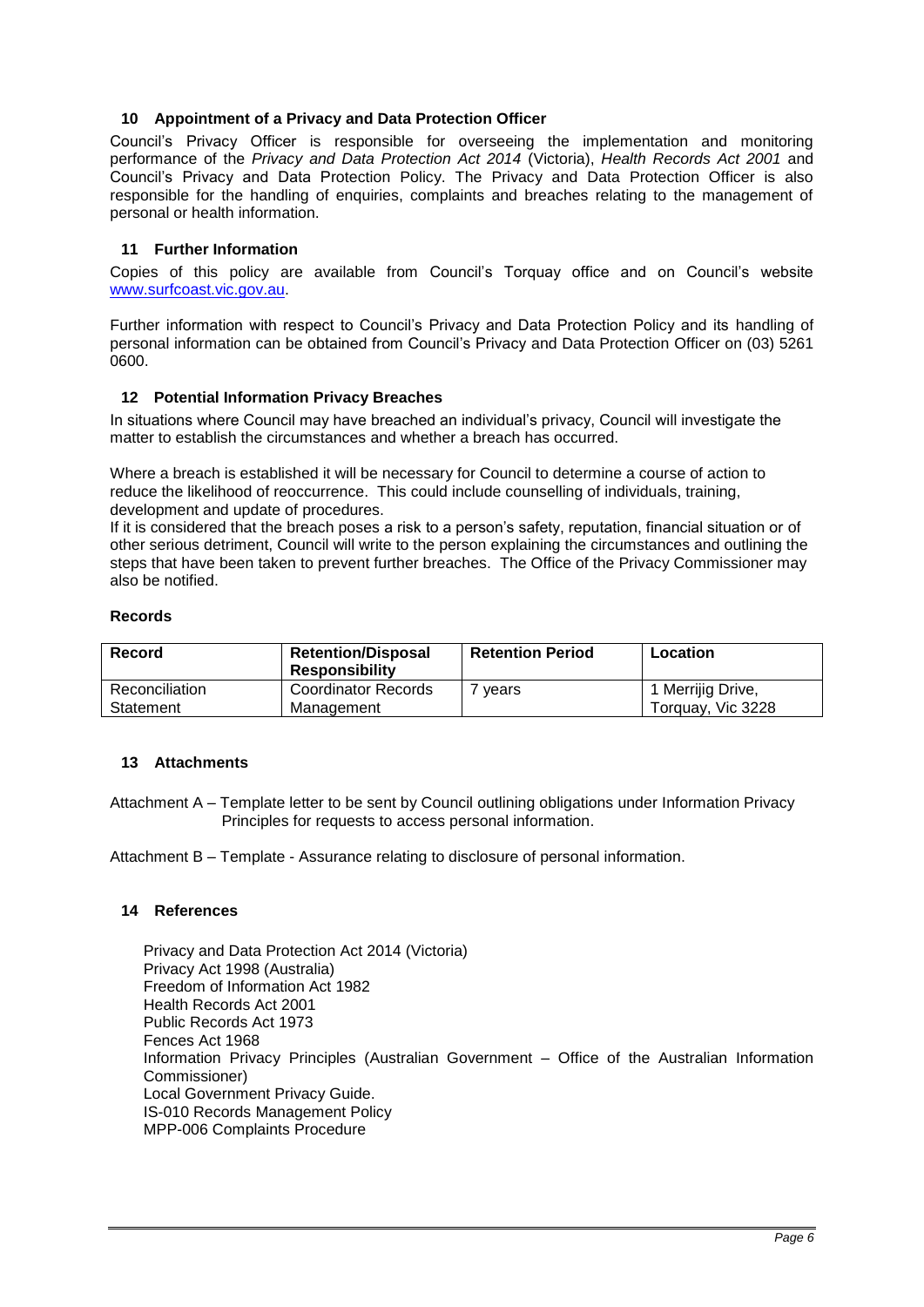# **ATTACHMENT A**

# (TO BE PLACED ON COUNCIL LETTERHEAD)

*Enquiries: Privacy and Data Protection Officer Telephone: (03) 5261 0600 Our Ref:* 

Date

Address

Dear

## **PROVISION OF PERSONAL INFORMATION**

The Privacy and Data Protection Act 2014 (Victoria) allows for the application of Information Privacy Principles (IPPs) to guide Council in considering disclosure of personal information held by Surf Coast Shire Council.

It is understood that the contact information has been requested for the purposes of *insert reason for request.*

Under the IPPs, Council may disclose personal information for such a purpose(s) as it is related to the facilitation of a statutory process and also that a ratepayer might reasonably expect disclosure to be made in this instance.

With respect to IPP 4 (data security), Council is required to take reasonable steps to protect such personal information from misuse. In this context, such requests must confirm the name and contact details of the organisation making the request. It is acknowledged that *name of person or company*  has already provided adequate information in this respect as part of the request.

A written assurance is required that the contact details will be used solely for the purpose(s) for which they have been requested and will not be retained, copied or disseminated for unrelated purposes.

The written assurance also confirms that Council has informed *name of company/person making request* about the relevant IPPs through our Privacy Policy which can be viewed at [http://www.surfcoast.vic.gov.au/A-Z\\_Listing/P/Privacy\\_and\\_Data\\_Protection.](http://www.surfcoast.vic.gov.au/A-Z_Listing/P/Privacy_and_Data_Protection)

Could you please sign the attached assurance, on *company name* letterhead or official email address, and return it to Council at your earliest convenience. A copy of the information will then be forwarded to you for the purpose(s) you have stated.

**Yours sincerely**

**Privacy and Data Protection Officer**